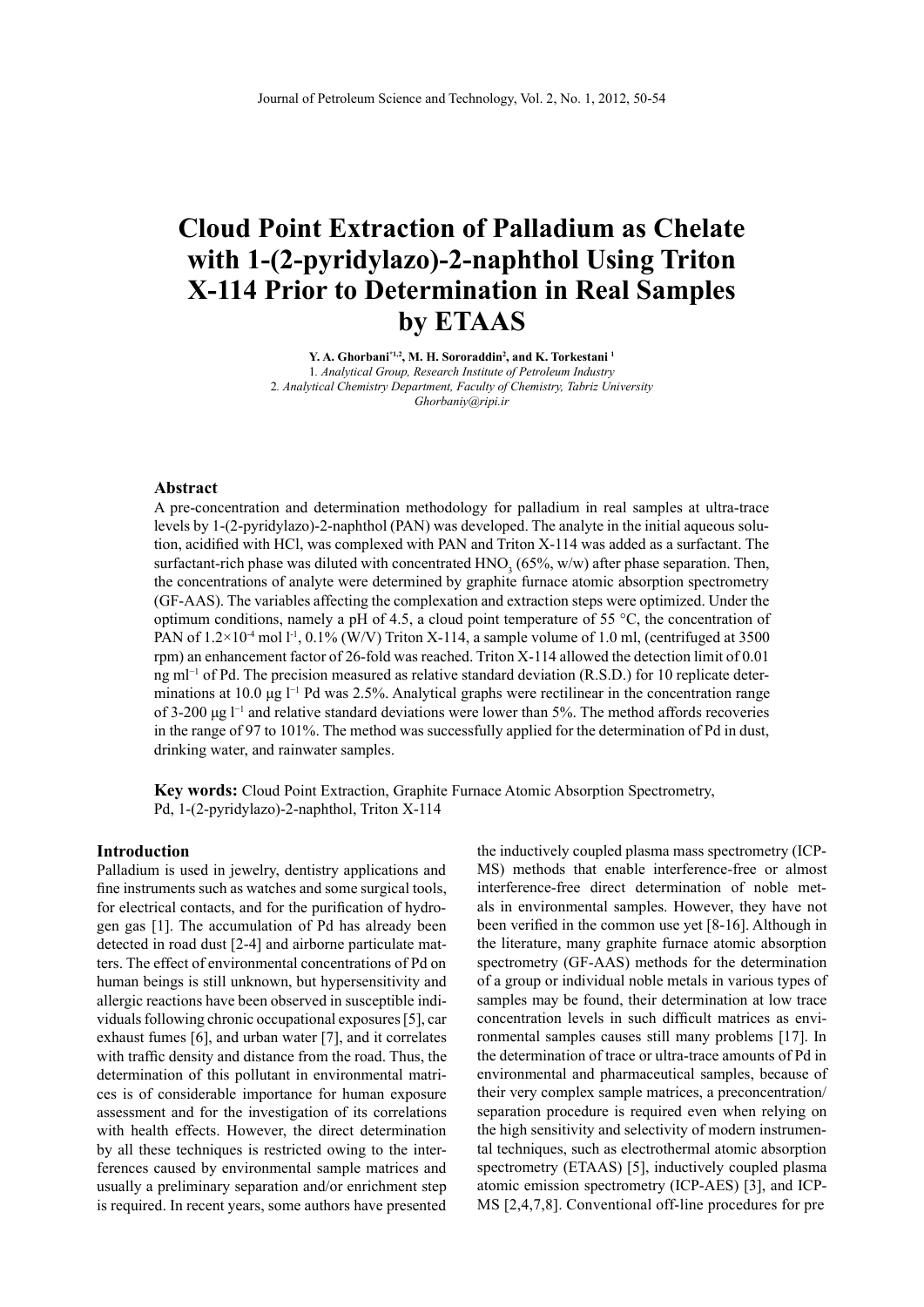concentrationand separation, although effective, are usually tedious and time-consuming, require large quantities of sample and reagents, and are vulnerable to contamination and losses of analyte.

Flow injection techniques have played an important role in the automation, acceleration, and miniaturization of solution handling in sample pretreatment. Several online preconcentration and separation methods, such as ion exchange [2] and sorption [4, 8] have been adopted for the flow injection analysis of palladium. Solid phase extraction based on ion-exchange properties of platinum metal ions or formation of chelate complexes is a very effective preconcentration method in combination with atomic absorption spectrometry [18-20].

The use of micellar solution in different areas of analytical chemistry has attracted much attention in recent years and separations based on cloud point extractions (CPE) are becoming an important and practical application in the use of surfactants in analytical chemistry [21-23]. The present study, describes a CPE method for separation and preconcentration of Pd using PAN as a ligand,  $HNO<sub>3</sub>$  (65%, w/w) as a diluting solvent, and Triton X-114 as a nonionic surfactant, prior to its (ET AAS) determination. Although PAN forms a very strong and stable complex with palladium, it has not been yet used for the cloud point extraction of palladium. The proposed method was optimized for Pd determination in water samples and road dusts in ppb levels.

#### **Experimental**

#### **Apparatus**

A Shimadzu, model 6300 pc/Zeeman atomic absorption spectrometer equipped with a GFA-4A graphite furnace atomizer, an AS-60 furnace auto sampler and a circulating cooling unit were used for the determination of palladium in the surfactant-rich phase and Zeeman background correction was employed to correct for the nonspecific absorbance. A palladium hollow cathode lamp (Shimadzu, wavelength of 247.6 nm) was used as the radiation source. Pyrolytically coated graphite tubes were used throughout. Argon 99.999% (Roham gas Co., Tehran, Iran), with a flow rate of 1.5 l min<sup>-1</sup>, was used as a protective and purge gas, Aliquots of 20 μl for all the samples and calibration solutions were injected directly into the graphite tube by the auto sampler. Microwave digestion was performed with a domestic microwave oven (Philco, Ushuaia, Argentina) operating at a maximum power of 700 W, equipped with a magnetron of 2450 MHz and milestone hermetically sealed 100 ml internal volume, 1 cm wall thickness polytetrafluoroethylene (PTFE) reactors. A Metrohm 744 pH-meter furnished with a combined glass-saturated calomel electrode was used for pH measurements. A G.F.L. thermostatic bath (Soofer Company) was used to reach the cloud point temperature and phase separation was assisted using a centrifuge (Hettich, universal II) for accelerating the separation process, in 50-ml calibrated centrifuge tubes.

#### **Reagents**

All the reagents were of analytical reagents grade. The

nonionic surfactant Triton X-114 was obtained from E. Merck and used without further purification. The stock standard Pd solution (1000 ppm) was prepared from pure Pd (II) chloride (Merck–Schuchardt) in 0.01M hydrochloric acid (Merck). A stock solution ( $1.2 \times 10^{2}$  M) of PAN (Fig.1), (E. Merck, Darmstadt Germany) was prepared by dissolving 0.3 g of this reagent in absolute ethanol (E. Merck, Darmstadt Germany). Working stan-



**Figure1-** Molecular Structure of PAN

dard solutions were obtained by appropriate dilution of the stock standard solution daily as required and all of other reagents were of analytical reagent grade. All the glassware and vessels used for trace analysis were previously washed with a 10 % (V/V)  $HNO<sub>3</sub>$  solution and then rinsed with ultrapure water. Ultrapure water was used throughout the work.

#### **General Cloud Point Preconcentration Procedure**

For the cloud point extraction, 0.5 ml of Triton X-114 surfactant solution (0.1% V/V) and 1 ml of PAN chelating solution  $(1.2 \times 10^{-2} \text{ M})$  were added to a 1.0 ml aliquots of the sample solutions. After the addition of buffer solution (acetate buffer, pH 4.5), the mixture was diluted up to 50 ml with ultrapure water (the Pd content of this solution should be in the range of 3 to 200  $\mu$ g l<sup>-1</sup>), and then the mixture was heated in a thermostated bath to 55 °C for 5 min (well above cloud point temperature of the system, 25 °C). Centrifuging at 3500 rpm for 5 min accelerates the separation of the two phases. The supernatant aqueous phase was then separated with the aid of a syringe after cooling in ice-acetone mixture (5 min.), and as a result the surfactant rich phase became viscous; then, it was diluted with concentrated  $HNO<sub>3</sub>$  (65%, w/w) and the resultant solution was introduced into the GF-AAS.

#### **Dust Sample**

Road dust samples were taken from Tehran-Qom road and Tabriz-Tehran road (Iran), using a small brush and a plastic pan. The samples were dried in an oven at 100 °C for 24 hr; sieving of the material was not required. 0.2 g of the dust (road dust) sample was weighed in a PTFE vessel. 3 ml of aqua regia were added. The mixture was heated almost to dryness. After the addition of 3 ml aqua regia and 1 ml of 40% HF, the mixture was heated again for 2 hr. Then, 2 ml of  $65\%$  HNO<sub>3</sub> were added, and the mixture was heated to dryness. The last step was repeated twice to ensure the total elimination of HF. The residue was diluted to 50 ml with MQ water. The digest was centrifuged for 20 min at 3000 rpm in order to sepa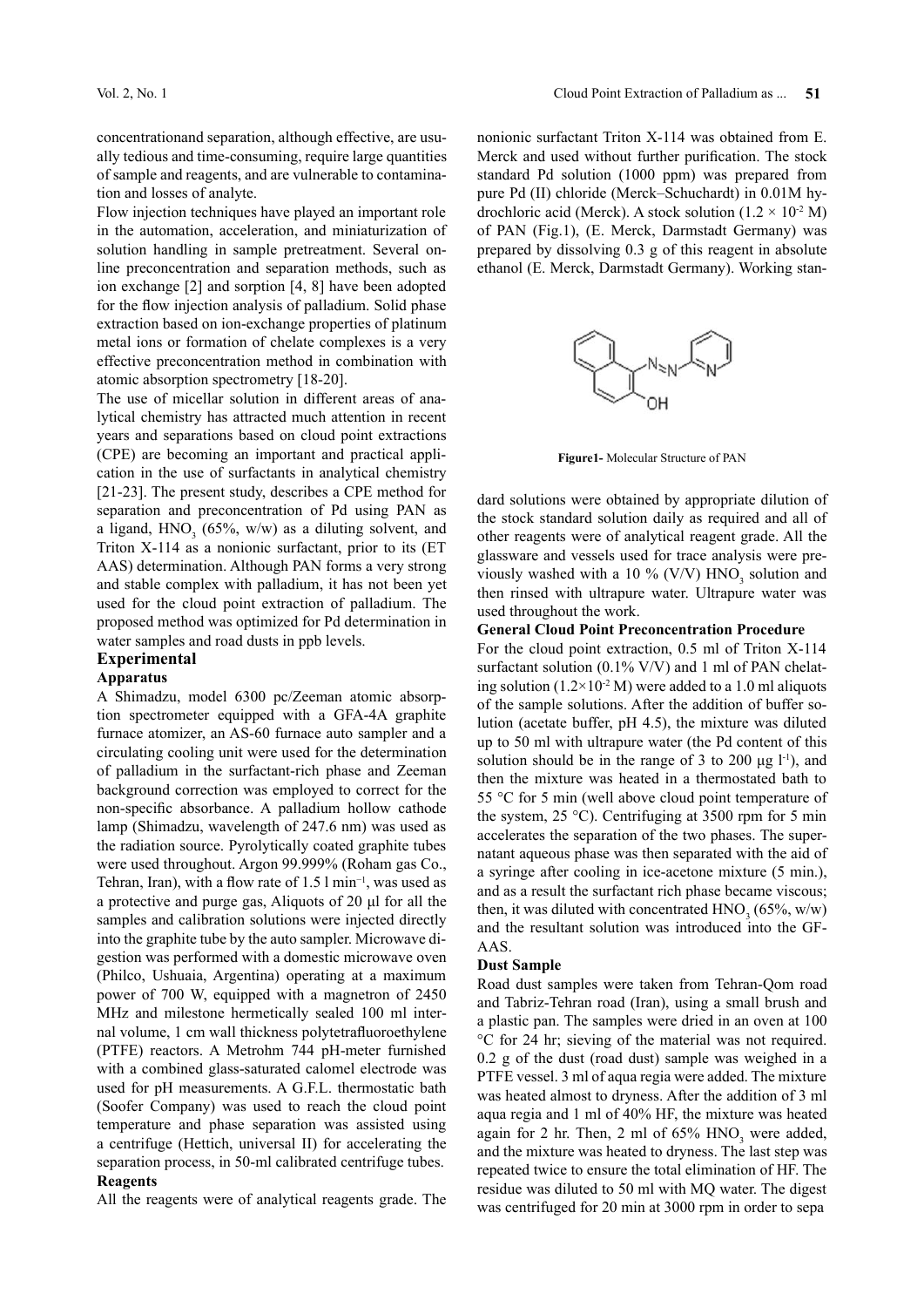rate the solid residue. The sample acidity was adjusted to pH 4.5 with acetate buffer. A blank solution characterizing the procedure was prepared in the same way.

#### **Water Samples**

Drinking and rainwater were filtered using a 0.45-μm pore size membrane filter to remove suspended particulate matter and homogenates, then adjusted to approximately pH 4 by adding concentrated HCl, and finally stored in a refrigerator in the dark. Two aliquots of water samples (25 ml), 0.4 ml of 0.1 M KF, 0.5 ml of 0.2 M EDTA, and sodium citrate solution were added before making up the volume to 50 ml in order to remove possible interferences. The final solution was then subjected to the CPE methodology.

# **Results and Discussion**

# **Study of the ETAAS Conditions**

In the present work, the selection of an appropriate pyrolysis temperature is very important for removing as much the matrix as possible and preventing the pyrolysis loss of the analytes prior to atomization. However, when the pyrolysis temperature was over  $1200 \degree C$ , the signal of analyte decreased rapidly by increasing the pyrolysis temperature. Therefore, 1100 °C was selected as the optimized pyrolysis temperature for the determination of palladium. At the selected pyrolysis temperature of 1100 °C, the effect of pyrolysis time on the absorbance of palladium was investigated. The results showed that the absorbance was increased when the pyrolysis time was changing from 10 to 35 s and no appreciable improvements were observed for longer times. As a result, a pyrolysis time of 35 s was chosen. The effect of the atomization temperature, in the range of 2000–3000 °C, on the analytical signal of palladium was also studied. The maximum signal was obtained at about 2300 °C and remained unchanged with a further increase in temperature up to 2700 °C. Hence, the atomization temperature of 2400 °C was selected for further experiments. The experimental results show that atomization time has a little effect on the atomic signal of palladium. Therefore, an atomization time of 5 s was selected. The unusual low pyrolysis and atomization temperatures used in this work is probably due to the fact that the components used in the CPE procedure are reducing the thermal stability of Pd. The graphite furnace temperature/time program used for Pd determination is summarized in Table 1.

| <b>Table1-</b> Furnace temperature program for Pd determination |
|-----------------------------------------------------------------|
|                                                                 |

| Step             | $T(^{0}C)$ | Ramp $(s)$ Hold $(s)$ |    |  |
|------------------|------------|-----------------------|----|--|
| Dry              | 90         | 12                    | 25 |  |
| Pyrolysis 1100   |            | 15                    | 35 |  |
| Atomization 2400 |            |                       |    |  |
| Cleaning         | - 2600     |                       |    |  |

# **Effect of pH on the Extraction Recovery**

Cloud point extraction of Pd was performed using the pH range of 1 to 8 adjusted with appropriate buffer solutions. It was found that the signal reached a maximum at

pH values greater than 4. Hence, a pH of 4.5 was taken as the optimum solution pH and was adjusted with acetate buffer (a pH of 4.5 and 0.01M).

# **Effect of PAN Concentration**

The extraction recovery of palladium as a function of PAN concentration was investigated. For this study, a 50 ml solution containing PAN in the range of  $0.9 \times 10^{-4}$  to  $6\times10^{-4}$  M in the presence of 10 µg l<sup>-1</sup> Pd and 0.1% (V/V) Triton X-114 was subjected to the cloud point preconcentration. The results indicated that the signal increases up to a PAN concentration of  $2.4 \times 10^{-4}$  M and reaches the plateau afterwards, which is considered as the 100% extraction. Thus, the PAN concentration of  $2.4 \times 10^{-4}$  M was employed throughout the work.

# **Effect of Triton X-114 Concentration**

The variation of the percentage of extraction (calculated as percent ratio of the mass of Pd in the extract to the mass of Pd present in the standard solution) versus the surfactant concentration was examined within the range of 0.05 to 1.0 % (V/V). Extractions close to 100% were observed for a surfactant concentration higher than 0.1% (V/V). In order to achieve a good enrichment factor, 0.1% (V/V) was chosen as an optimal value of surfactant concentration.

# **Cloud Point Temperature**

The enrichment factor of CPE is affected by equilibration time and temperature. The preliminary extractions indicated that the Pd and PAN complexation reaction completed within 5 min at 55 °C. Hence, a reaction time of 5 min and the temperature of 55 °C were taken as the optimum conditions.

# **Calibration, Accuracy, and Precision**

A linear calibration graph with regression coefficient of 0.999 was obtained for the concentrations of 3 to 200  $\mu$ g l<sup>-1</sup>. The relative standard deviation for the determination of 10  $\mu$ g l<sup>-1</sup> Pd was 2.5% (for 10 replicate determinations). The limit of detection (blank signal plus three times the standard deviation of blank) was  $0.01$  ng ml<sup>-1</sup>. **Interferences**

For the study of the interferences, the effect of interfering ions on the absorbance of a solution containing 10 μg l−1of analyte was studied at different concentration ratios. The tolerance limits of the indicated ions are the limits that do not affect the analyte signal by more than 5%. Among the ions tested, Cl-,  $NO_3^-$ ,  $CO_3^2$ ,  $N_a^+$ , K<sup>+</sup>,  $PO_4^3$ , F, Mg<sup>2+</sup>, CH<sub>3</sub>CO<sub>2</sub>, C<sub>2</sub>O<sub>4</sub><sup>2</sup>, C<sub>10</sub>H<sub>14</sub>O<sub>8</sub><sup>2</sup>, SO<sub>4</sub><sup>2</sup>, SCN<sup>-</sup> , Ir (III), Pt (IV), Au (III), and Rh (III) did not interfere even at concentrations 1500 times higher than that of the analyte. However, as shown in Table 2, Fe (III), Fe (II), and Co (II) proved to interfere at concentrations 25 times higher than the analyte concentrations. The interferences of Fe (III) and Co (II) were completely avoided by KF (8  $\times 10^{4}$  M) and EDTA (0.002 M) respectively.

# **Characteristics of the Method**

Under the optimum experimental conditions, the calibration curve for palladium was linear in the range of 3 to 200 μg l−1 (Fig. 2).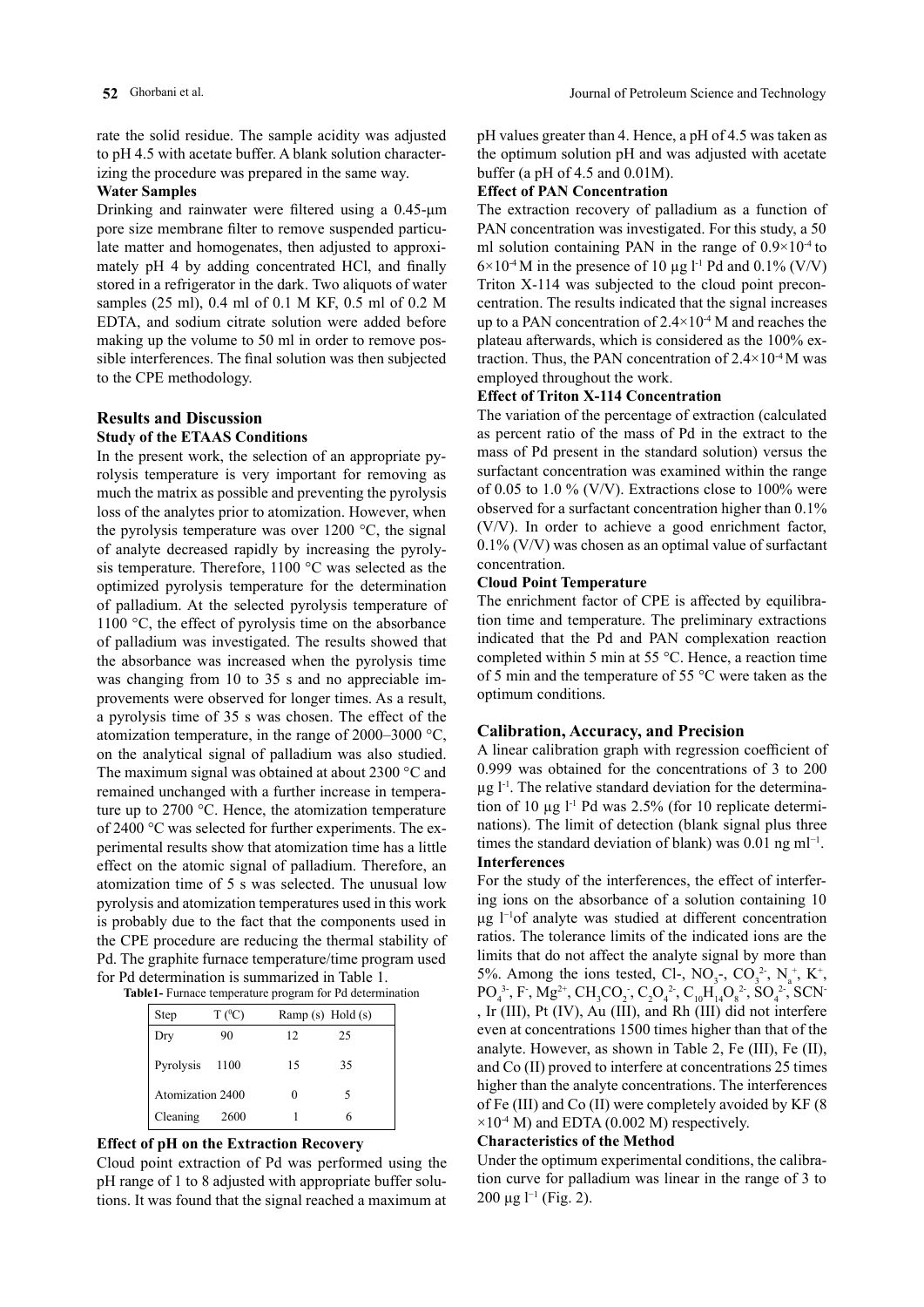| Tested ions                                                                                                                                                 | Tolerance limit                             |  |
|-------------------------------------------------------------------------------------------------------------------------------------------------------------|---------------------------------------------|--|
|                                                                                                                                                             | (Ratio of interference concentration to Pd) |  |
| [Cl, NO <sub>3</sub> , CO <sub>3</sub> <sup>2</sup> , Na <sup>+</sup> , K <sup>+</sup> , PO <sub>4</sub> <sup>3</sup> , F <sup>-</sup> , Mg <sup>2+</sup> , | < 1500                                      |  |
| $CH_3CO_2$ , $C_2O_4^2$ , $C_{10}H_{14}O_8^2$ , $SO_4^2$ , $SCN$ , Ir (III),<br>Pt $(IV)$ , Au $(III)$ , Rh $(III)$ ]                                       | < 150                                       |  |
| Ag $(I)$ , $Cr$ $(III)$                                                                                                                                     |                                             |  |
| Ni (II)                                                                                                                                                     | $\leq 200$                                  |  |
| $Hg (II)$ , AL $(III)$ , Cd $(II)$                                                                                                                          | $<$ 200                                     |  |
| Cu (II)                                                                                                                                                     | < 100                                       |  |
| Fe $(III)$ , Fe $(II)$ , Co $(II)$                                                                                                                          | <25                                         |  |

**Table 2-** Tolerance limits of interfering ions in the determination of 10  $\mu$ g l<sup>-1</sup> of Pd (II)



**Figure2-** Calibration curve of palladium (3-200 μg  $l^{-1}$ )

The phase volume ratio (Vs/Vw the ratio of the volume of the surfactant rich phase to that of the aqueous phase) was 0.02.; the limit of detection was also sufficiently low. **Determination of Palladium in Dust, Drinking Water, and Rainwater Samples**

In order to confirm the reliability of proposed method, the method was applied to the determination of Pd in several spiked water and dust samples after digestion. For this purpose, 0.5 ml of spiked sample solutions were preconcentrated with 0.1% Triton X-114 and a PAN concentration of  $2.4 \times 10^{4}$  M. The results are shown in Table 3. As can be seen, the results of three analysis of each sample show that the Pd recovery is successful.

#### **Conclusion**

Cloud point extraction was used for the preconcentration of Pd as a prior step to its determination by GF-AAS. The method allows the determination of Pd at ppb levels by GF-AAS. The method is selective, leads to an effective separation, and constitutes an inexpensive alternative to other preconcentration methods. The method gives a low limit of detection. Table 4 also compares present method with reported methods for the preconcentration and CPE of palladium [31].

| <b>Table 3-</b> Results of Pd determination in dust samples after digestion $(95\%$ confidence level; $n=6$ ) |
|---------------------------------------------------------------------------------------------------------------|
|                                                                                                               |

|                    |                          |                        |                        | $\cdot$          |
|--------------------|--------------------------|------------------------|------------------------|------------------|
| Sample             | Content $(\mu g l^{-1})$ | Added $(\mu g l^{-1})$ | Found $(\mu g l^{-1})$ | Recovery $(\% )$ |
| Oom-Tehran road    | $\leq$ DL $^*$           | 0.25                   | $0.23 \pm 0.02$        | 92               |
|                    |                          | 0.30                   | $0.29 \pm 0.02$        | 97               |
| Tabriz-Tehran road | $<$ DL                   | 0.25                   | $0.24 \pm 0.02$        | 96               |
|                    |                          | 0.30                   | $0.28 \pm 0.03$        | 93               |
| Drinking water     | $<$ DI.                  | 0.25                   | $0.24 \pm 0.02$        | 97               |
|                    |                          | 0.30                   | $0.29 \pm 0.02$        | 97               |
| Rainwater          | $<$ DL                   | 0.25                   | $0.25 \pm 0.02$        | 100              |
|                    |                          | 0.30                   | $0.29 \pm 0.03$        | 97               |